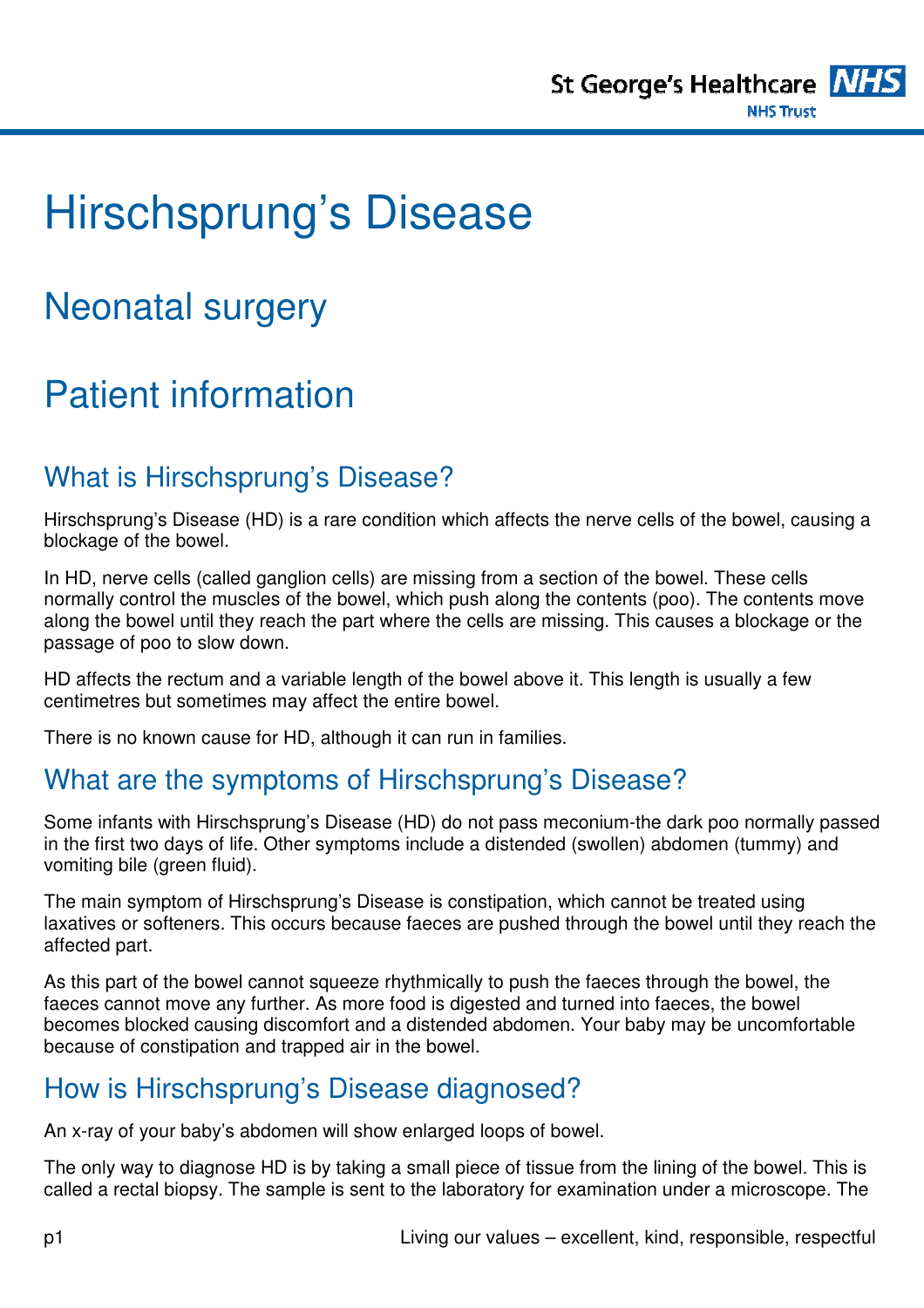laboratory will be looking for a type of cell called a ganglion cell. The results will be available in approximately five working days.

If the piece of tissue does not have any ganglion cells, this means Hirschsprung's disease has been diagnosed. Bowel washouts are continued while waiting for the results of the rectal biopsy. If HD is confirmed, they will be continued until your baby has an operation.

### What is the initial treatment?

- Milk feeds will be stopped
- A tube will be passed through the nose into the stomach to remove any fluid and air collecting in it
- Fluids will be given through a vein (drip)

Your baby will need to have rectal washouts to decompress the bowel and reduce discomfort. Usually the washouts will need to be done once or twice every day and will take 20 to 30 minutes.

Bowel washouts empty the lower large bowel of air and stool and reduce the risk of enterocolitis developing. Occasionally the abdomen cannot be decompressed adequately by washouts. Your baby would then need an operation (colostomy formation) to ensure that the bowel remains decompressed.

#### How is Hirschsprung's Disease treated?

All babies will need an operation to treat Hirschsprung's Disease. This operation is called a 'pull through' and is usually performed at a few weeks/months of age. It involves taking out the part of the bowel affected by HD and connecting the healthy bowel to the anus. Your baby will be in hospital for five to seven days after the operation. Some surgeons may suggest creating an artificial opening on the abdominal wall (stoma) to remove faeces while waiting for the 'pull through' operation.

Your baby may need to remain in hospital while having bowel washouts and waiting for surgery. Sometimes your baby may go home and the nurses will teach you how to do the rectal washouts. During this time your baby should be able to feed normally.

If your baby is not able to feed normally for any reason, if you wish to breast feed, the nursing staff will teach you how to express and store your milk to feed your baby when they are ready.

While awaiting surgery your baby remains at risk of developing enterocolitis.

#### **What is enterocolitis?**

Enterocolitis is an infection of the large bowel and is a potentially very serious complication of HD. It is treated with antibiotics (given through a drip into a vein) and regular bowel washouts.

What are the symptoms of enterocolitis?

- Distended abdomen
- Reluctance to feed
- Vomiting this may be green in colour